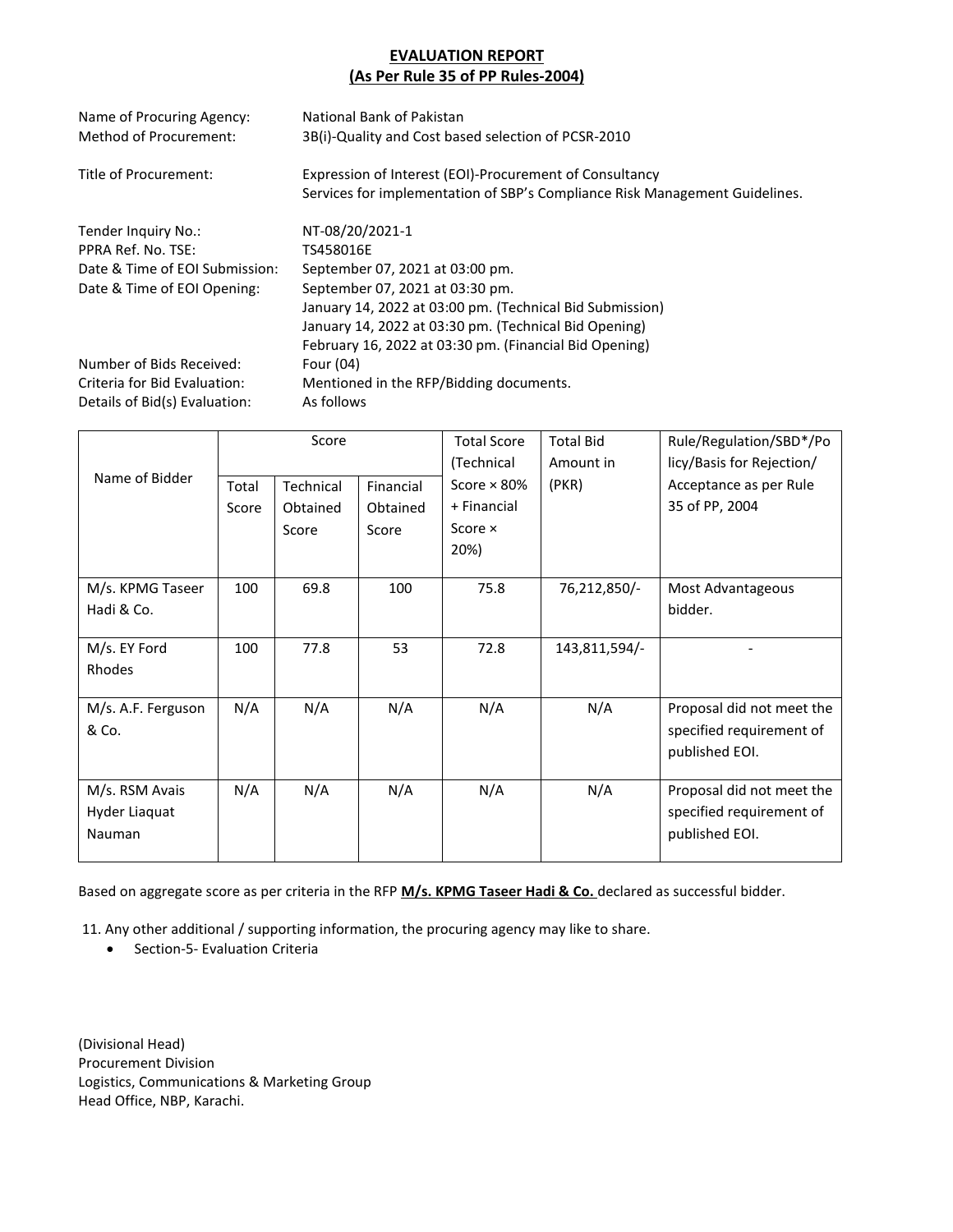## Section-5

## EVALUATION CRITERIA

- a. NBP's Cross Functional Team for CRM Project shall review and evaluate technical proposals on the basis of responsiveness to this RFP applying below mentioned evaluation criteria. Each technical proposal shall be given a score. A proposal shall be rendered nonresponsive at this stage if it substantially does not respond to requirements of this RFP, which also means that proposal failed to achieve minimum technical score. NBP will not make any changes in the evaluation criteria after all the proposals have been received.
- b. Financial proposals of the applicants, whose technical proposals are responsive, will only be opened for evaluation, comparison and determination of the successful applicant.
- c. The overall evaluation score will be based on combination of technical and financial score calculated on the basis of the following formula:
	- Technical Score = (Technical Score of Applicant / Max Score for Technical Proposal) x 100
	- Financial Score = (Lowest bid offered among all proposals qualified in technical proposal / bid offered by the applicant) x100
	- Total Score = Technical Score x 80% + Financial Score x 20%
- d. Technical Proposal will be evaluated on the following three primary factors.
	- Expertise of the Firm's offices from where the proposed team originates.
	- Proposed Methodology, Approach and Implementation Plan
	- Proposed Local Team

**Technical Proposal Evaluation:**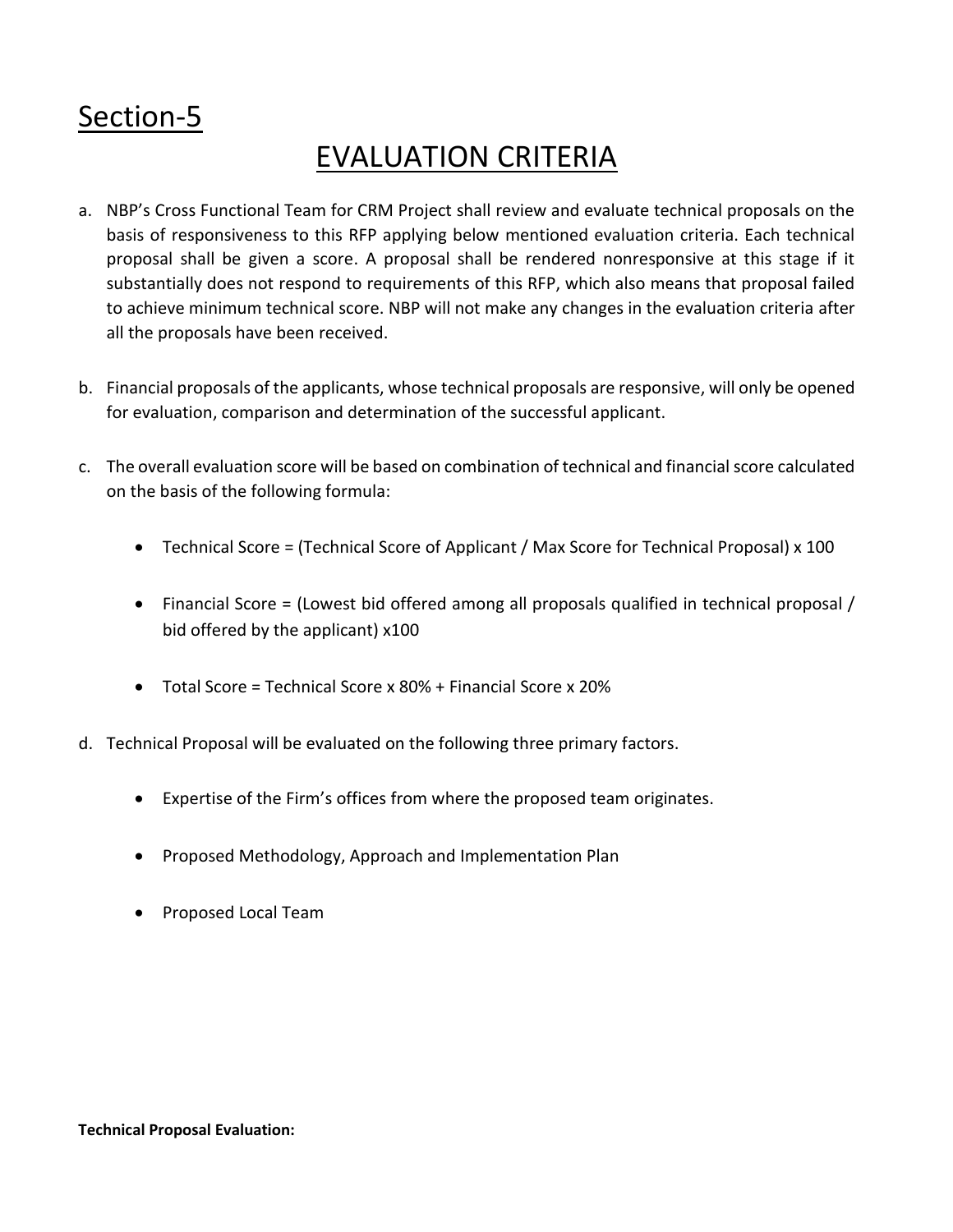| Ref.           | Area                                                                                                                                                                                                                                                                                                                                                                                                                                                         | <b>Score</b>   | <b>Applicant</b><br><b>Feedback</b><br>(Yes/No) | <b>Ref in RFP</b> |
|----------------|--------------------------------------------------------------------------------------------------------------------------------------------------------------------------------------------------------------------------------------------------------------------------------------------------------------------------------------------------------------------------------------------------------------------------------------------------------------|----------------|-------------------------------------------------|-------------------|
| A              | <b>Mandatory Requirements</b>                                                                                                                                                                                                                                                                                                                                                                                                                                |                |                                                 |                   |
| $\mathbf{1}$   | Applicant should have at least 10 partners.                                                                                                                                                                                                                                                                                                                                                                                                                  | Mandatory      |                                                 |                   |
| $\overline{2}$ | Applicant should be an audit firm in the list of<br>practicing firms having satisfactory QCR rating<br>by the Institute of Chartered<br>prescribed<br>Accountants of Pakistan and should be in the list<br>of category 'A' in SBP Panel of Auditors. Copy of<br>enlistment<br>certificate<br>registration<br>$\sqrt{2}$<br>for<br>ascertaining the legal entity status of the<br>Consultant firm attested by the Partner/CEO/CFO<br>should also be attached. | Mandatory      |                                                 |                   |
| 3              | Applicant should provide a copy of valid Income<br>Tax Registration Certificate/ Valid General Sales<br>Tax Registration and Active Tax Payer Certificate<br>attested by the Partner/CEO/CFO. Copy of Valid<br>Registration certificate in case of any other<br>applicable taxes (if any) attested by the<br>Partner/CEO/CFO should also be provided by the<br>Applicants.                                                                                   | Mandatory      |                                                 |                   |
| 4              | Applicant should provide an undertaking on non-<br>judicial stamp paper stating that "the firm is not<br>blacklisted by any of Provincial or Federal<br>Government Department, Agency or Autonomous<br>body or Private Sector Organization anywhere in<br>Pakistan".                                                                                                                                                                                         | Mandatory      |                                                 |                   |
| 5              | The Applicant must have net profit of above PKR<br>100 million each in last three (3) years (2018-20).                                                                                                                                                                                                                                                                                                                                                       | Mandatory      |                                                 |                   |
| B              | <b>Experience/ expertise of the Firm in:</b>                                                                                                                                                                                                                                                                                                                                                                                                                 | 20             |                                                 |                   |
| $\mathbf{1}$   | Compliance<br>Risk<br>Management<br>experience<br>(particularly compliance RCSA) with multinational<br>banks or Top 10 Banks in Pakistan. (client's<br>position to be assessed on the basis of total asset<br>size as at December 31, 2019).                                                                                                                                                                                                                 | 8              |                                                 |                   |
| $\overline{2}$ | BPR, Internal Controls, systems advisory and other<br>related projects                                                                                                                                                                                                                                                                                                                                                                                       | 5              |                                                 |                   |
| 3              | <b>Conducting Operational Risk RCSA</b>                                                                                                                                                                                                                                                                                                                                                                                                                      | $\overline{7}$ |                                                 |                   |
| B              | Approach / Methodology                                                                                                                                                                                                                                                                                                                                                                                                                                       | 40             |                                                 |                   |
| $\mathbf{1}$   | Coverage of RFP requirements                                                                                                                                                                                                                                                                                                                                                                                                                                 | 5              |                                                 |                   |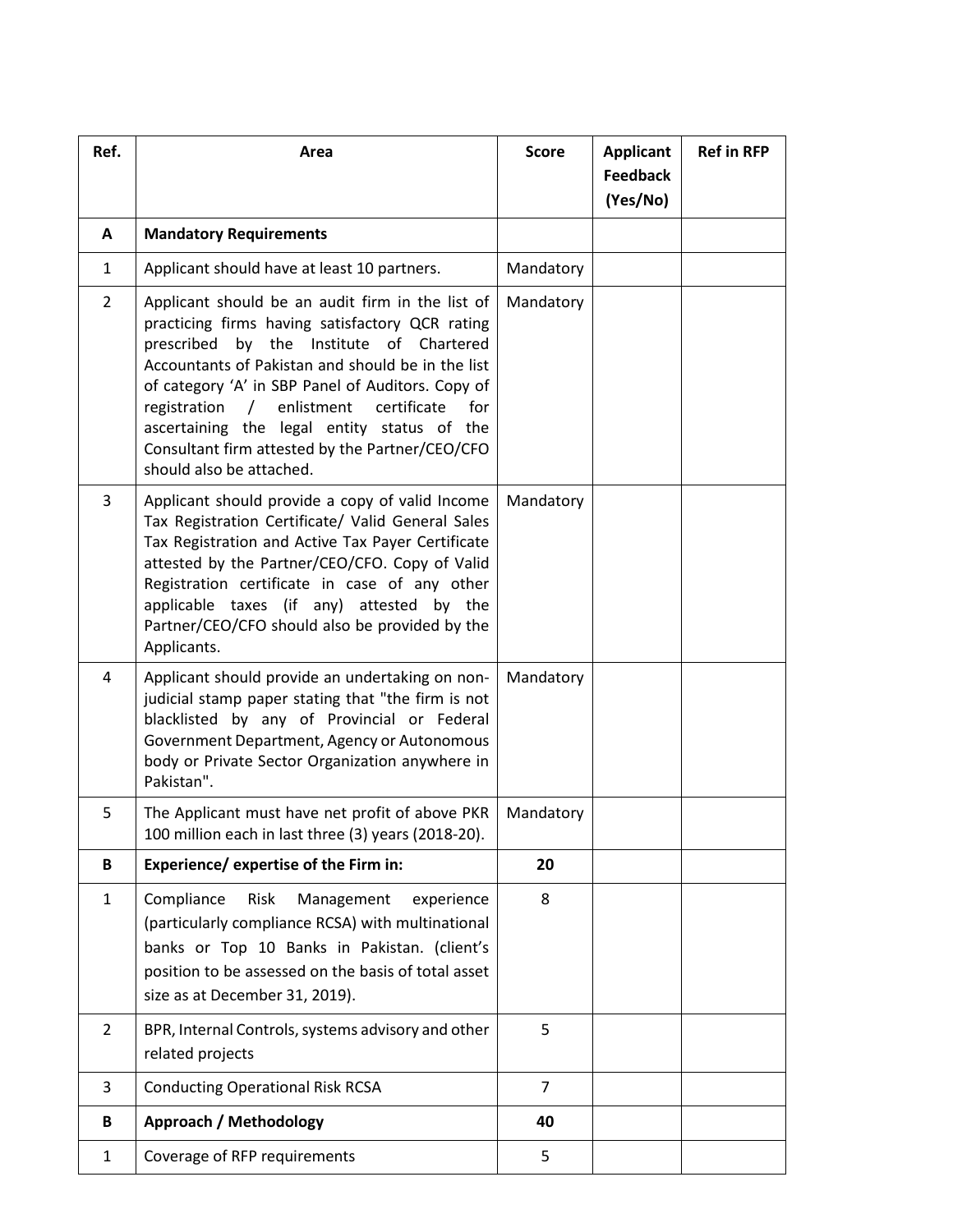| Ref.           | Area                                                                                                                                                                                                                                                                                                                                                                                                                                                                                                                              | <b>Score</b> | <b>Applicant</b><br><b>Feedback</b><br>(Yes/No) | <b>Ref in RFP</b> |
|----------------|-----------------------------------------------------------------------------------------------------------------------------------------------------------------------------------------------------------------------------------------------------------------------------------------------------------------------------------------------------------------------------------------------------------------------------------------------------------------------------------------------------------------------------------|--------------|-------------------------------------------------|-------------------|
| 2              | Depth and quality of approach, deliverables and<br>prototypes                                                                                                                                                                                                                                                                                                                                                                                                                                                                     | 25           |                                                 |                   |
| 3              | Presentation on the proposal                                                                                                                                                                                                                                                                                                                                                                                                                                                                                                      | 10           |                                                 |                   |
| $\mathsf{C}$   | <b>Proposed Local Team</b>                                                                                                                                                                                                                                                                                                                                                                                                                                                                                                        | 40           |                                                 |                   |
| $\mathbf{1}$   | Profile of the Team Lead                                                                                                                                                                                                                                                                                                                                                                                                                                                                                                          | 10           |                                                 |                   |
|                | Knowledge and experience of the<br>$\bullet$<br>lead<br>in<br>compliance<br>risk<br>team<br>management in Pakistan (particularly<br>conducting Compliance<br>risk<br>in<br>assessment/RCSA)<br>Knowledge and experience of the<br>lead in banking sector<br>team<br>in<br>Pakistan, in related projects<br>of<br>governance, risk, compliance, BPR/<br>process improvement, internal control<br>and system advisory<br>Knowledge and experience of the<br>team lead in conducting Operational<br>Risk RCSAs for banks in Pakistan |              |                                                 |                   |
| $\overline{2}$ | Profile of the rest of the team                                                                                                                                                                                                                                                                                                                                                                                                                                                                                                   | 15           |                                                 |                   |
|                | Knowledge and experience of the<br>team in compliance risk management<br>in Pakistan (particularly in conducting<br>Compliance risk assessment/RCSA)<br>Knowledge and experience of the<br>team in banking sector in Pakistan, in<br>related projects of governance, risk,<br>compliance,<br>BPR/<br>process<br>improvement, internal control and<br>system advisory<br>Knowledge and experience of the<br>team in conducting Operational Risk<br>RCSAs for banks in Pakistan                                                     |              |                                                 |                   |
| 3              | Knowledge and experience of the team in<br>providing Functional System Consultancy for<br>development of Compliance or Operational Risk<br>Management system for a bank                                                                                                                                                                                                                                                                                                                                                           | 15           |                                                 |                   |
| <b>Total</b>   |                                                                                                                                                                                                                                                                                                                                                                                                                                                                                                                                   | 100          |                                                 |                   |